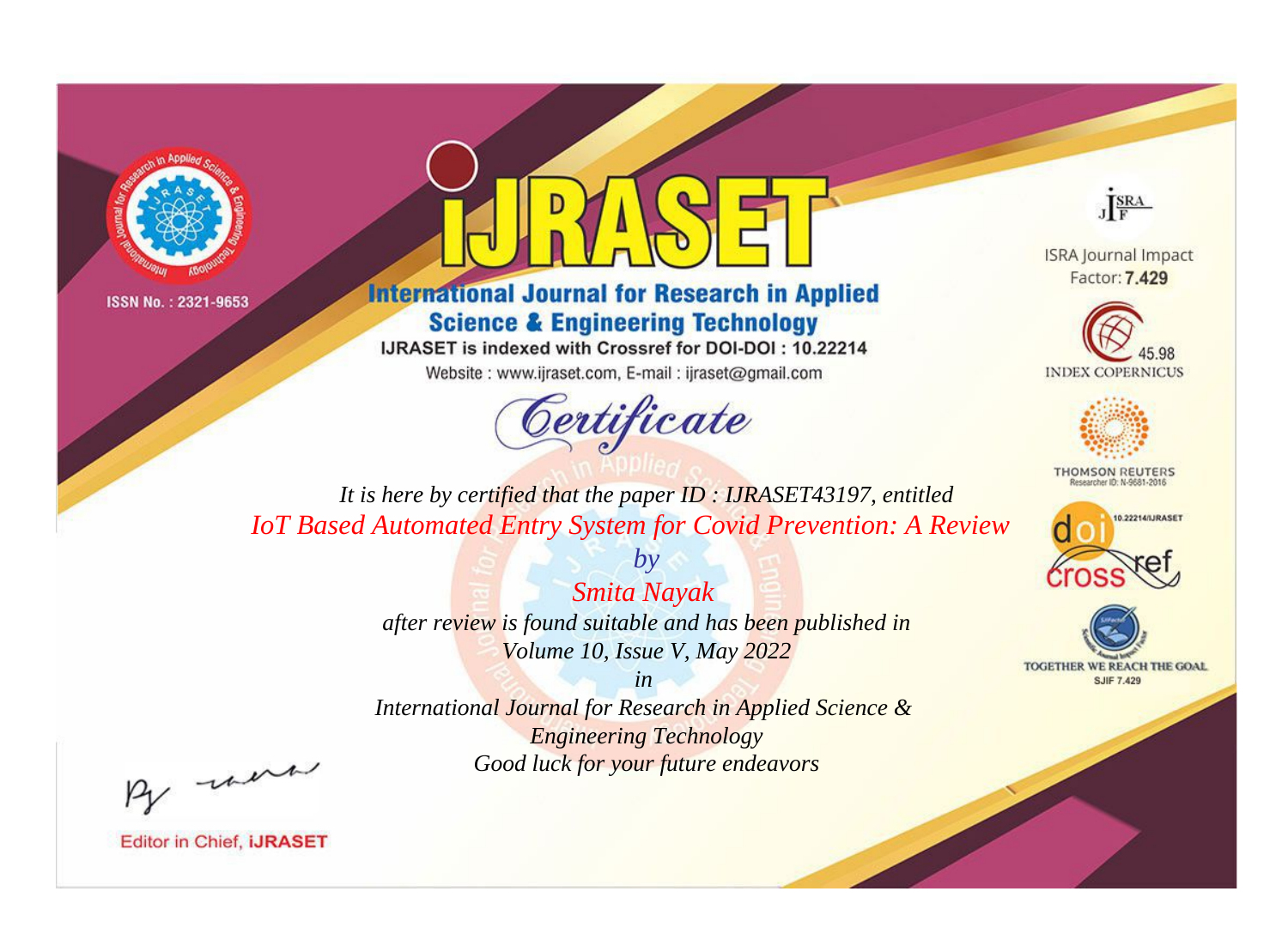



**International Journal for Research in Applied Science & Engineering Technology** 

IJRASET is indexed with Crossref for DOI-DOI: 10.22214

Website: www.ijraset.com, E-mail: ijraset@gmail.com



JERA

**ISRA Journal Impact** Factor: 7.429





**THOMSON REUTERS** 



TOGETHER WE REACH THE GOAL **SJIF 7.429** 

*It is here by certified that the paper ID : IJRASET43197, entitled IoT Based Automated Entry System for Covid Prevention: A Review*

> *Sudarshan Srinivasan after review is found suitable and has been published in Volume 10, Issue V, May 2022*

*by*

*in* 

*International Journal for Research in Applied Science & Engineering Technology Good luck for your future endeavors*

By morn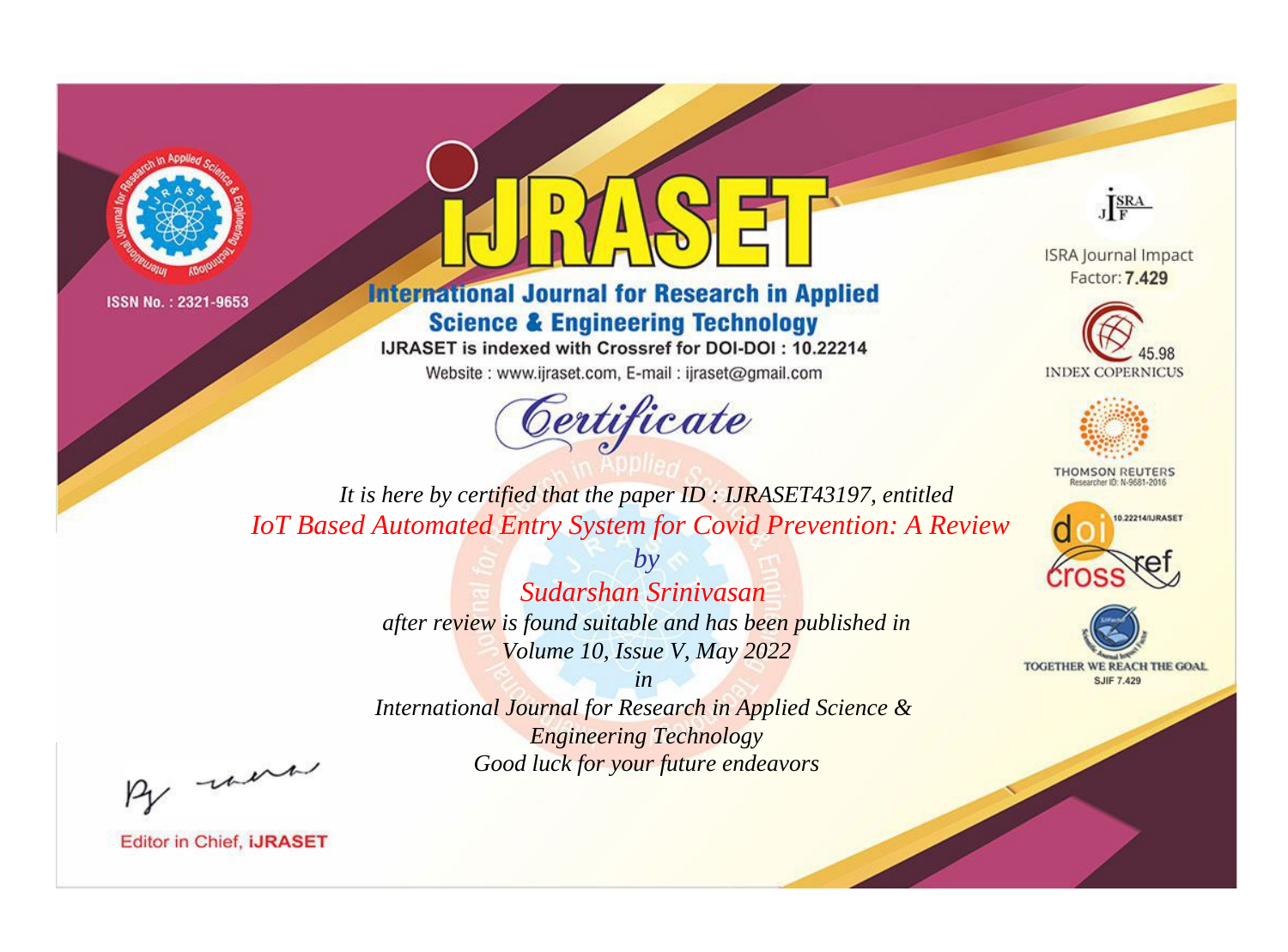



**International Journal for Research in Applied Science & Engineering Technology** 

IJRASET is indexed with Crossref for DOI-DOI: 10.22214

Website: www.ijraset.com, E-mail: ijraset@gmail.com



JERA

**ISRA Journal Impact** Factor: 7.429





**THOMSON REUTERS** 



TOGETHER WE REACH THE GOAL **SJIF 7.429** 

*It is here by certified that the paper ID : IJRASET43197, entitled IoT Based Automated Entry System for Covid Prevention: A Review*

> *Abhishek Padiya after review is found suitable and has been published in Volume 10, Issue V, May 2022*

*by*

*in* 

*International Journal for Research in Applied Science & Engineering Technology Good luck for your future endeavors*

By morn